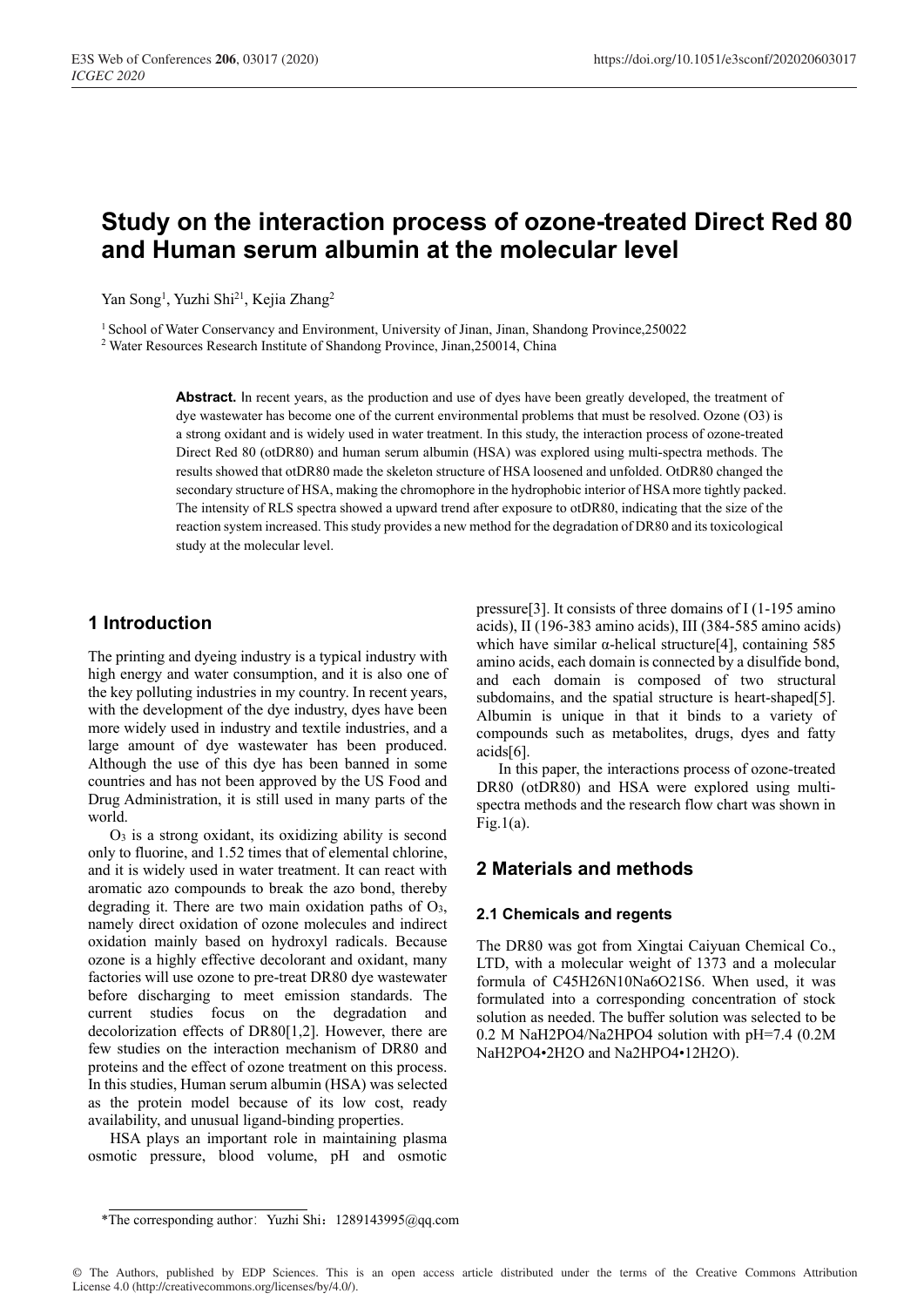

**Fig.1** Interaction mechanisms of DR80 with HSA (a) and the molecular structure of DR80(b).

### **2.2 Apparatus and methods**

The experiment used 1mL phosphate buffer, 1mL HSA solution and 1mL of different concentration and different oxidation degree of DR80 diluted with ultrapure water in a 10 mL colorimetric tube, and then reacted at the required temperature after 40 minutes to ensure the system was equilibrated.

#### **2.3 Fluorescence analysis**

Three-dimensional fluorescence spectra of the experimental system were scanned using an F-4600 spectrofluorometer and a 1 cm optical diameter cuvette. The excitation wavelength was set at 200-400 nm, the emission wavelength was set at 200-500 nm, the excitation and emission slit spectral width was 5 nm, the excitation and emission wavelength steps were 5 nm, the scanning speed was set at 12,000 nm/min, and the photomultiplier detector voltage was 700 V.

For fluorescence spectroscopy and synchronous fluorescence spectroscopy, the inner filter effect (IFE) may cause the deviation of the fluorescence intensity, so the IFE needs to be corrected when analyzing the fluorescence results[7,8]. The following equation was used to correct the fluorescence intensity in this study.

$$
F_{\rm cor} = F_{\rm obs} \times 10^{(A_1 + A_2)}/2 \quad (1)
$$

where Fcor and Fobs are the fluorescence intensity before and after the correction; A1 and A2 are the absorption values of the system at the excitation and relative emission wavelengths.

#### **2.4 UV-vis analysis**

The UV-Vis absorption spectra of the system were measured using a UV-Vis spectrophotometer (SHIMADZU UV-2600). Use a cuvette with optical diameter of 1 cm, wavelength range of 190-900 nm, slit width set as 2 nm, and use ultrapure water for zero setting.

#### **2.5 Circular dichroism spectra**

The circular dichroism spectrum of the experimental system was scanned with a 1 mm path length quartz cell, purged with nitrogen, the instrument response time was 1 s, the scanning range was set at  $190 - 260$  nm, the scanning speed was set at 200 nm/min, the data acquisition interval was selected as 0.5 nm, each spectrum was scanned three times, and its average value was taken. The signal value of NaH2PO4/Na2HPO4 buffer was scanned for background subtraction at the time of measurement.

### **3 Result and discussions**



**3.1 Effect of otDR80 on the skeleton structure of HSA** 

**Fig.2** Effect of otDR80 on the UV–vis spectra of HSA. (a) UV–vis spectra; (b) The scatter plots of UV–vis spectra under different ozone dosage; Conditions: T=310K, pH=7.4, [HSA]=1  $\mu$ M, [DR80] =10  $\mu$ M Ozone dosage to DR80:(A→G)=HSA only,0,0.62,1.25,2.5,6.25,10 g/L.

In order to investigate and compare the effect of otDR80 on the structure and conformation of HSA, we measured the changes of UV-vis absorption spectra of HSA with DR80 which was treated in different dosage of ozone. As can be seen in Fig.2( $a/b$ ), the intensity of the absorption peak at 210 nm showed a downward trend with an obvious red shift, which was same as the dosedependent result. This phenomenon demonstrated that otDR80 made the skeleton structure of HSA loosened and unfolded and we speculated that the changes in the UV-Vis absorption spectra was caused by the composite effect of

the ozone treatment products of DR80[9]. Nevertheless, Fig.2(b) showed that the intensity of absorption peak around 280 nm had no regular change, hence we used the fluorescence spectra to detect the changes of HSA amino acid residue in the following section.

### **3.2 Effect of otDR80 on the secondary structure contents of HAS**

**Table.1** Effects of otDR80 on HSA secondary structure

**Ozone** Secondary structure content in HSA (%)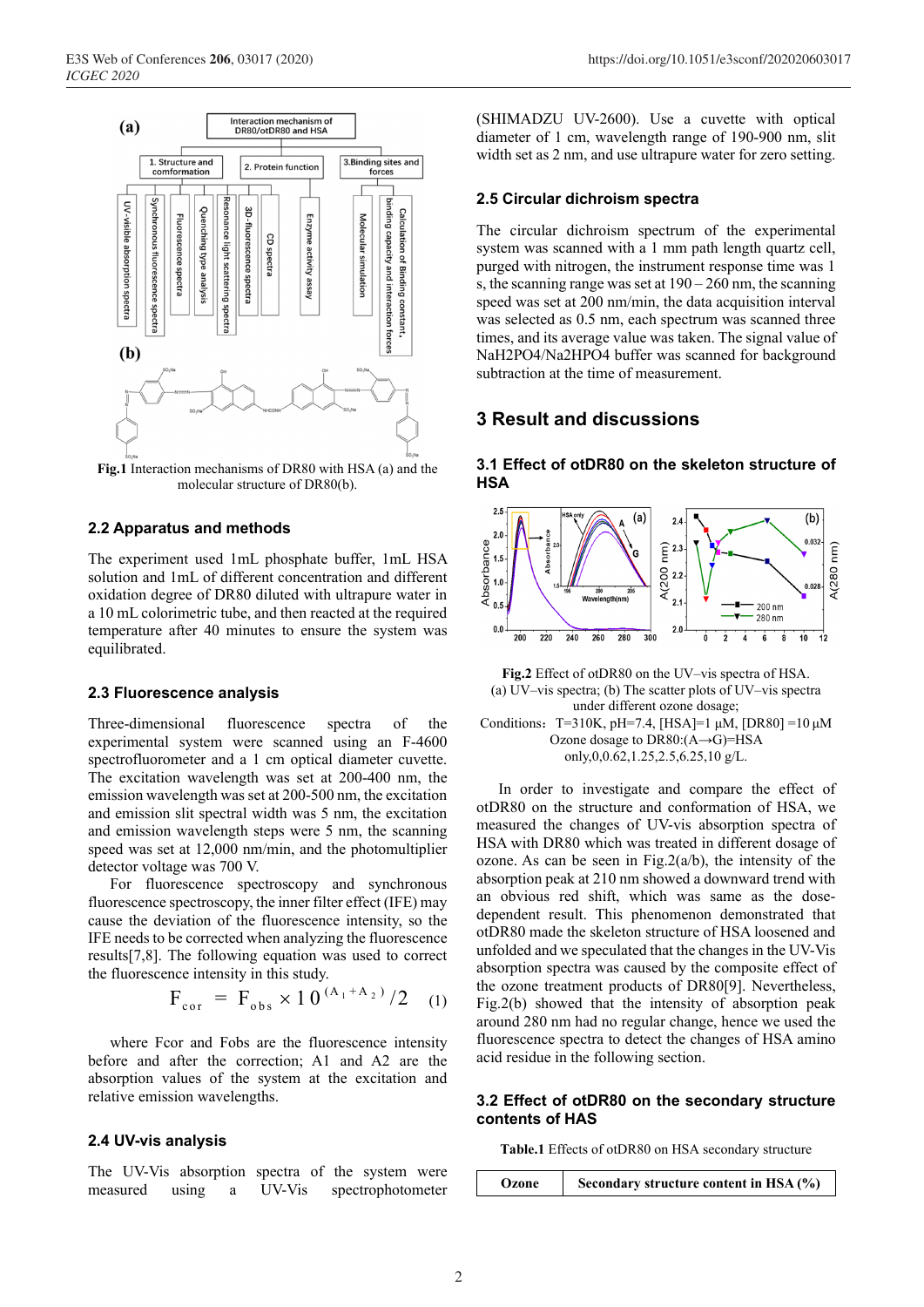| dosage<br>(g/L) | a-Helix | <b>B-Sheet</b> | β-Turn | <b>Unordered</b> |
|-----------------|---------|----------------|--------|------------------|
|                 | 43.5    | 6.7            | 19.1   | 32.6             |
| 0.94            | 45.2    | 0. 1           | 18.3   | 31.9             |
|                 | 49.9    | 5.0            | 14.5   | 31.8             |



**Fig.3** Effect of otDR80 on the CD spectra of HSA. Conditions: T=310K, pH=7.4,  $[HSA]=1 \mu M$ ,  $[DR80]=10$ μM; Ozone dosage to DR80:  $(A\rightarrow C)=0,0.94,10 \text{ g/L}$ ;

The CD spectra of HSA under exposure of otDR80 which shown in Fig.3 and Table.1 displayed the contents change of HSA secondary structure. It was clearly that two negative bands at 209 nm and 218 nm showed a downward trend after treatment of the otDR80, we can see that the content of HSA  $\alpha$ -helical structure increased by 6.4% while the contents of β-sheet, β-turn and unordered curling decreased by 1.7%, 4.6% and 0.8% respectively. This result indicated that after ozone treatment, DR80 and its ozone oxidized products changed the secondary structure of HSA, making the chromophore in the hydrophobic interior of HSA more tightly packed. In addition, The CD spectra peaks of HSA exposed to otDR80 only showed a downward trend in intensity, no shift of the peaks position, and no new peaks were generated during the interaction, indicating that DR80 and its ozonization products only changed the secondary structure content without disrupting the overall conformation of the protein.

#### **3.3 Effect of otDR80 on the protein size of HSA**



Wavelength(nm)

**Fig.4** Effect of otDR80 on the RLS spectra of HSA. Conditions: T=310K, pH=7.4, [HSA]=1  $\mu$ M, [DR80] =10 μM; Ozone dosage to DR80: (A→F)=0,1.56,1.88,3.75,10,12.5 g/L

Fig.4 showed the RLS spectra of HSA under the exposure of otDR80 and the inset was the scatter plot of

RLS peak intensities under different ozone dosage. The intensity of RLS spectra showed a upward trend after exposure to otDR80, indicating that the size of the reaction system increased. It was worth noting that the intensity of the system RLS is positively correlated with the dosage of ozone added, which might be because the more thorough the oxidation, the more small molecule intermediates were produced, and these small molecule intermediates were more likely to form aggregates with HSA[10,11].

### **3.4 Investigations of HSA amino acid residue changes after otDR80 treatment**



**Fig.5** Effect of otDR80 on amino acid residue of HSA. (a) Fluorescence spectra of HSA. (b) Synchronous fluorescence spectra ( $\Delta\lambda$ =15 nm) of HSA. (c) Synchronous fluorescence spectra ( $\Delta\lambda$  =60 nm) of HSA. (d) Difference in wavelength of fluorescence and synchronous fluorescence spectra from the sample of HSA only.

Conditions: T=310K, pH=7.4, [HSA]=1  $\mu$ M; Ozone dosage to DR80(A→G)=0,0.62,0.94,3.75,6.25,12.5, HSA only (g/L).

The effect of otDR80 on HSA fluorescence spectra is shown in Fig.5(a). The results showed that with the progress of ozonization, the fluorescence quenching degree of HSA caused by Direct Red 80 was gradually weakened, and the peak values were rising. During the ozone oxidation, the composite effect of ozonization products of DR80 made the chromophore in the hydrophobic interior of HSA more tightly packed [12]. This is similar to micellar sensitization, which increased the fluorescence quantum yield, reduced the energy loss and the degree of fluorescence quenching of collision between small molecules and chromophores, thus increasing the fluorescence intensity of the entire system[5].

The synchronous fluorescence spectra of the otDR80- HSA system showed the same tendency as the fluorescence spectra (Fig.5 b/c). It can be seen that the otDR80 increased the fluorescence intensity of tyrosine(Tyr), but the highest peak did not shift regularly, indicating that the otDR80 could not affect the microenvironment where tyrosine(Tyr) was located. For tryptophan(Trp), it is characterized by fluorescence enhancement with a slight red shift (see Fig.5d), indicating that the microenvironment of the tryptophan(Trp) residue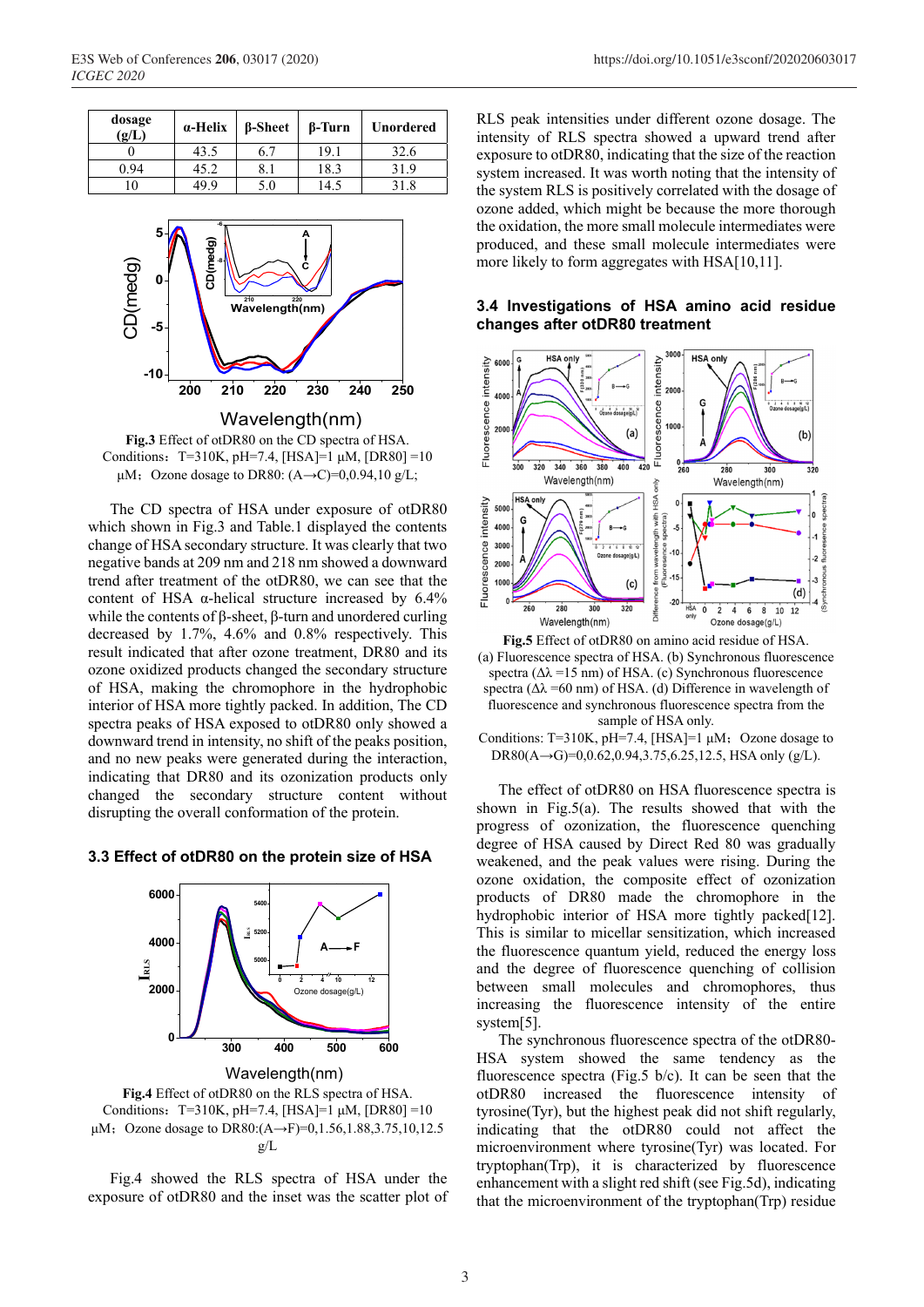was enhanced in hydrophobicity and its polarity was weakened[13].

**3.5 Effect of DR80 and otDR80 on Threedimensional fluorescence spectra of HSA.** 



### $EM(nm)$

Fig.6 Effect of otDR80 on three-dimensional fluorescence spectra of HSA. Conditions: T=310K,  $pH=7.4$ , [HSA]=1  $\mu$ M (a-d) Ozone dosage to DR80=0.21,0.62,6.25,12.5 g/L; [DR80]=10 μM

**Table.2** Three-dimensional fluorescence information of otDR80 combined with HSA

|                          | Peak1                                                    |           | Peak2                                                    |           |
|--------------------------|----------------------------------------------------------|-----------|----------------------------------------------------------|-----------|
| Ozone<br>dosage<br>(g/L) | <b>Position</b><br>$\lambda$ ex/ $\lambda$ em<br>(nm/nm) | Intensity | <b>Position</b><br>$\lambda$ ex/ $\lambda$ em<br>(nm/nm) | Intensity |
| 0.21                     | 228/326                                                  | 445.33    | 276/322                                                  | 368.37    |
| 0.62                     | 228/326                                                  | 681.83    | 276/318                                                  | 504.29    |
| 6.25                     | 228/330                                                  | 1157.43   | 280/334                                                  | 830.74    |
| 12.5                     | 224/338                                                  | 199.77    | 276/334                                                  | 1120      |

Three-dimensional fluorescence spectroscopy is an emerging means to analyze protein conformational changes[14]. In order to investigate the effect of DR80 and otDR80 on HSA structure and conformation, the threedimensional fluorescence spectra of the two system were scanned. The results was shown in Fig.6 and Table.2.

As can be seen from Fig.6(a-d) and Table. 2, peak 1  $(\lambda$ ex=225-235nm/ $\lambda$ em=305-340nm) can reflect the characteristic absorption peak of the HSA polypeptide chain skeleton structure of C=O while peak 2 (λex=275- 285nm/λem=310-340nm) represents the information of the tryptophan(Trp) microenvironment. The peak of λem  $= \lambda$ ex represents the first Raleigh scattering peak[15]. As the oxidation of ozone progresses, both peak 1 and peak 2 showed a upward trend in intensity, and peak 2 was accompanied by a blue shift in the emission wavelength, indicating that after oxidation, the composite effect of ozonization products changed the HSA skeleton structure, and the microenvironment of the tryptophan(Trp) residue is enhanced in hydrophobicity and its polarity is weakened, which is consistent with the results of fluorescence results.

### **4 Conclusions**

In this paper, the interaction process of ozone-treated Direct Red 80 and human serum albumin was explored using mult-spectra methods. The otDR80 made the skeleton structure of HSA loosened and unfolded. The small molecule intermediates of DR80 after ozonization were more likely to form aggregates with HSA. The otDR80 made the fluorescent chromophores in the interior of HSA more tightly packed. In addition, after oxidation, the composite effect of ozonization products changed the microenvironment of the tryptophan(Trp) residue, enhanced its hydrophobicity. This study provides a new method for the degradation of DR80 and its toxicological study at the molecular level.

### **Acknowledgements**

This study was supported by the National Key Research and Development Program of China (NO. 2016YFC0402809, 2018YFC0408000, 2018YFC0408006) ; the Shandong Water Scientific Research and Technology Extension Project (Grant No. SDSLKY201703) and the Technology Demonstration Project of Ministry of Water Resources of China (NO. SF-201803).

### **Reference:**

- 1. Mahmoodi, N.M.; Arami, M.; Limaee, N.Y.; Tabrizi, N.S. Decolorization and aromatic ring degradation kinetics of Direct Red 80 by UV oxidation in the presence of hydrogen peroxide utilizing TiO2 as a photocatalyst. Chemical Engineering Journal **2005**, 112, 191–196.
- 2. Lopes, A.; Martins, S.; Morao, A.; Magrinho, M.; Gonçalves, I. Degradation of a textile dye CI Direct Red 80 by electrochemical processes. Portugaliae Electrochimica Acta **2004**, 22, 279–294.
- 3. Maciążek-Jurczyk, M.; Su\lkowska, A. Spectroscopic analysis of the impact of oxidative stress on the structure of human serum albumin (HSA) in terms of its binding properties. Spectrochimica Acta Part A: Molecular and Biomolecular Spectroscopy **2015**, 136, 265–282.
- 4. Carter, D.C.; Ho, J.X. Structure of serum albumin. In Advances in protein chemistry; Elsevier, 1994; Vol. 45, pp. 153–203.
- 5. He, X.M.; Carter, D.C. Atomic structure and chemistry of human serum albumin. Nature **1992**, 358, 209.
- 6. Waheed, A.A.; Rao, K.S.; Gupta, P.D. Mechanism of Dye Binding in the Protein Assay Using Eosin Dyes. Analytical Biochemistry **2000**, 287, 73–79, doi:10.1006/abio.2000.4793.
- 7. Gooijer, C. Introduction to Fluorescence Spectroscopy. Analytica Chimica Acta **2007**, 419, 116–117.
- 8. Katrahalli, U.; Jaldappagari, S.; Kalanur, S.S. Study